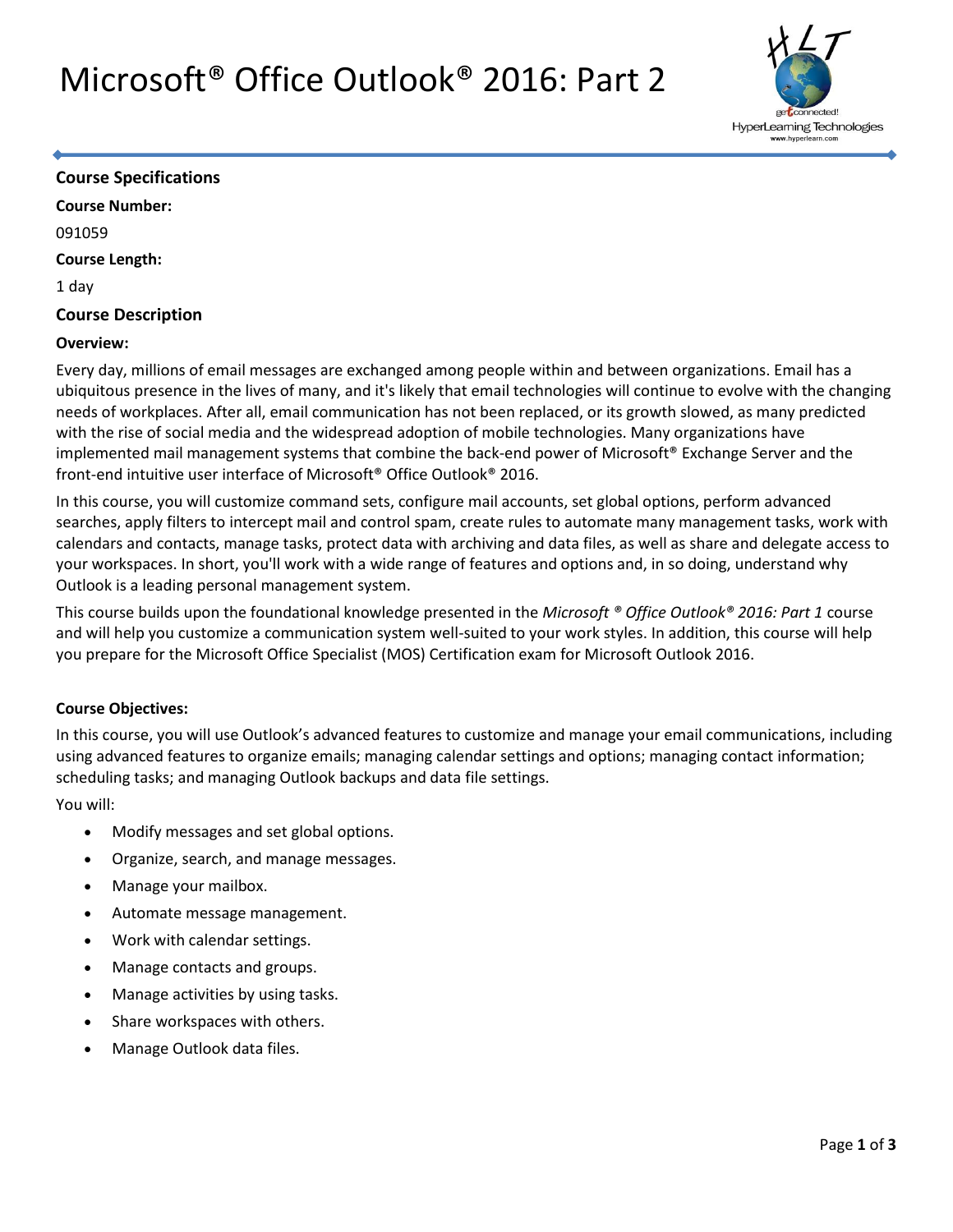# Microsoft® Office Outlook® 2016: Part 2



#### **Target Student:**

This course is intended for people who have a basic understanding of Microsoft® Windows® and want to know how to use Outlook's advanced features to manage their email communications, calendar events, contact information, search functions, and other communication tasks.

This course is also designed for students who are preparing for the Microsoft Office Specialist certification and who want to prepare for Microsoft Outlook 2016.

#### **Prerequisites:**

To ensure your success in this course, you should have end-user skills with any current version of Windows, including being able to open and close applications, navigate basic file structures, and manage files and folders. Additionally, it will benefit you to have basic Outlook skills. You can obtain these skills and knowledge by taking the following course:

*Microsoft® Office Outlook® 2016: Part 1*

#### **Course Content**

**Lesson 1: Modifying Messages and Setting Global Options Topic A:** Insert Advanced Characters and Objects **Topic B:** Modify Message Settings and Options **Topic C:** Configure Global Outlook Options **Topic D:** Customize the Outlook Interface

#### **Lesson 2: Organizing, Searching, and Managing Messages**

**Topic A:** Group and Sort Messages **Topic B:** Filter and Manage Messages **Topic C:** Search Outlook Items

#### **Lesson 3: Managing Your Mailbox**

**Topic A:** Use the Junk E-Mail Filter to Manage Messages **Topic B:** Manage Your Mailbox

#### **Lesson 4: Automating Message Management**

**Topic A:** Use Automatic Replies **Topic B:** Use the Rules Wizard to Organize Messages **Topic C:** Create and Use Quick Steps